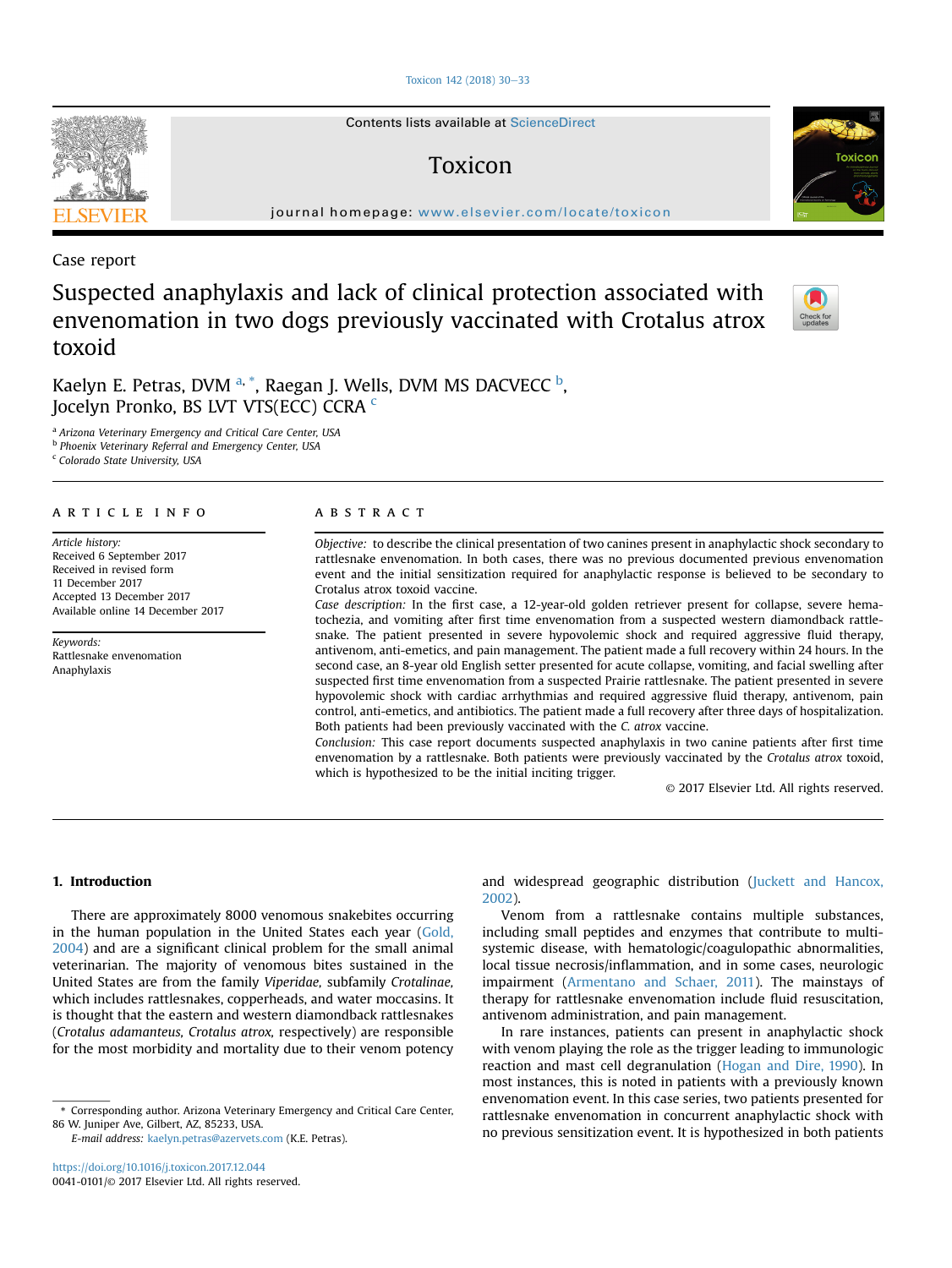<span id="page-1-0"></span>that the previous sensitization event was from repeat vaccinations with C. atrox toxoid vaccine.

## 2. Case report

#### 2.1. Case 1

A previously healthy 12-year old female spayed golden retriever presented to the emergency service in Maricopa County, Arizona for rattlesnake envenomation. The owner witnessed a rattlesnake bite to the left rostrolateral muzzle immediately prior to collapse and approximately 30 minutes prior to emergency room presentation. The dog suffered acute collapse, vomiting, and hematochezia within minutes of the bite. The patient suffered no previous rattlesnake envenomation. Three prior injection of the C. atrox toxoid vaccine were administered one year apart, with the last vaccination given one year prior to this envenomation (March 2012, March 2013, April 2014).

Physical examination showed marked obtundation, lateral recumbency, and inability to stand, tachycardia (200 bpm), weak femoral pulses, muddy mucous membranes with a prolonged capillary refill time  $(CRT) > 3$  seconds, tachypnea (60bpm) and a rectal temperature of 101.8F (39.7C). Doppler blood pressure was measured at 60 mmHg and electrocardiogram identified a narrow complex tachycardia. Two small puncture wounds with mild hemorrhage and minimal swelling were noted on the left rostolateral muzzle. Retching with rhythmic abdominal contractions and multiple episodes of large volume hematochezia occurred during initial assessment.

The dog was treated with oxygen delivered via loose fitting facemask, shock fluid therapy in titrated aliquots that consisted of the following during the emergency phase of resuscitation: 60mL/kg of Normosol-R, $1$  3mL/kg of 7.1% NaCL, $2$  and 5ml/kg of Vetstarch.<sup>3</sup> Fluid therapy was continued following optimized endpoints of resuscitation at 4.8mL/kg/hr of Normosol-R<sup>1</sup> and 1.6mL/kg/hr of Vetstarch.<sup>3</sup> Hydromorphone<sup>4</sup> (0.1mg/kg intravenous) was administered for analgesia. The dog was admitted to the intensive care unit for ongoing care and two vials of F(ab')2 Antivenom, Crotalidae polyvalent, equine origin<sup>5</sup> (Venom Vet) were administered over two hours. A single dose of maropitant citrate<sup>6</sup> (1mg/kg) and pantoprazole<sup>/</sup> (1mg/kg) were administered. Fentanyl<sup>8</sup> was provided as a constant rate infusion of  $3 \mu g/kg/hr$ .

While resuscitation efforts were underway, the following diagnostics were obtained: venous blood gas and electrolytes, complete blood count, biochemistry profile, prothrombin time, activated partial thromboplastin time, and blood smear analysis. Initial venous blood gas showed a lactic acidosis (pH 7.33, reference interval  $[7.34-7.42]$ , Lactate 7.5mmol/L, reference interval  $[0.3-3.4]$ ). Packed cell volume measured 56%, reference interval (37–55%) and total plasma protein of  $42g/L$ , reference interval (52-82g/dL). The serum biochemistry panel showed a hypoalbuinemia (1.6g/dL, reference range  $[2.2-3.9]$ ) and hypoglobulinemia (1.9g/dL, reference range [2.5-4.5]). Automated machine complete blood count was within normal limits. Citrate whole blood prothrombin time (PT) was mildly prolonged at  $19s$  [11–17 seconds] and activated partial thromboplastin time (aPTT) was markedly prolonged at >300 seconds [72-102 seconds]. A blood smear analysis showed moderate thrombocytopenia (129 K/ $\mu$ L, reference interval [200-500 K/ $\mu$ L]) with estimated 75% echinocytes and occasional spherocytes. An abdominal focused assessment with sonography for trauma (AFAST) was performed by the author during stabilization ([Lisciandro, 2011\)](#page-3-0), showing a double walled gallbladder with no peritoneal free fluid [\(Quantz, 2009\)](#page-3-0). No pleural or pericardial effusions were appreciated on thoracic focused assessment with sonography for trauma.

A repeat aPTT two hours following completion of antivenom administration showed a mildly prolonged aPTT (110 seconds, reference interval  $[72-102$  seconds]). A blood smear analysis showed no echinocytes or other red blood cell abnormalities. PCV was 42% and total plasma protein was 30g/dL. Venous blood gas and electrolytes were measured 18 hours post presentation, with no abnormalities. A blood smear again evaluated, showing no echinocytes and adequate platelets. PCV was 42% and total plasma protein was 42g/dL with clear serum.

The tachycardia and hypotension resolved at approximately 90 minutes following emergency presentation, with Doppler systolic blood pressure remaining  $\geq$ 100 mmHg for the duration of hospitalization. Large volume hematochezia persisted for approximately 6 hours following admission, tapering off to smaller volumes throughout remainder of hospitalization. Occasional runs of wide complex pre-mature beats at an accelerated rate of 140 bpm were noted on the electrocardiogram approximately 12 hours following presentation. Specific treatments for this arrhythmia were not pursued and the arrhythmia was much less frequent at the time of discharge to home. The dog was walking and eating with no vomiting, retching, or regurgitation approximately 12 hours following presentation. The dog was discharged to home at 24 hours post presentation on the following medications with instructions to follow up: Gabapentin<sup>9</sup> (6mg/kg every 12 hours), Tramadol<sup>10</sup> (3-4-5mg/kg every 8 hours), and Proviable<sup>11</sup> once daily. The owner was contacted three weeks post discharge and noted that the patient was doing well.

#### 2.2. Case 2

An eight year old, male intact English setter presented to the emergency service in Fort Collins, CO for acute collapse following suspect rattlesnake envenomation. The rattlesnake envenomation was not witnessed, however, two black puncture wounds were noted on the oral mucosa during the physical examination and the dog was out hiking in an area with known rattlesnake encounters. The dog vomited a large amount and then collapsed following the presumptive envenomation. The dog had a previous documented episode of facial swelling after being in the yard approximately two years prior, which required no medical intervention at this time. It is suspected that this prior event was mild facial edema secondary to an insect sting, as rattlesnakes had not been witnessed in the yard of this home and the dog did not develop any other signs consistent with a rattlesnake envenomation at that time. Two prior injections of the C. atrox toxoid vaccine were administered one year part, with the last vaccination given 3 months prior to this suspected envenomation (April 2014, April 2015).

The presenting physical examination showed a sinus tachycardia, lateral recumbency, pale mucous membranes with a CRT > seconds, obtunded mentation, moderate unilateral swelling of the rostral muzzle with a well-demarcated 5 cm  $\times$  3 cm region of

<sup>&</sup>lt;sup>1</sup> Normosol-R, Hospira, Inc. Lake Forest, IL.<br> $\frac{2}{5}$  72% NoCL, MML Boise, ID.

<sup>2</sup> 7.2% NaCL, MWI. Boise, ID.

Vetstarch, Abbott Laboratories. North Chicago, IL.

<sup>&</sup>lt;sup>4</sup> Hydromorphone, West-ward. Eatontown, NJ.<br><sup>5</sup> Manage Met Institute Biologies, Aggressive S.

<sup>5</sup> Venom Vet, Instituto Biologico. Argentino S.A.I.C.

Maropitant citate injectable, Zoetis. Parsippany, NJ.

<sup>&</sup>lt;sup>7</sup> Pantoprazole, Zycomed GmBH. Konstanz, Germany.<br><sup>8</sup> Fentanyl West-ward Eatoptown NI

Fentanyl, West-ward. Eatontown, NJ.

<sup>9</sup> Gabapentin, Amneal Pharamceuticals. Paterson, NJ.

<sup>10</sup> Tramadol, Amneal Pharmaceuticals. Paterson, NJ.

<sup>11</sup> Proviable. Nutramax Laboratories. Lancaster, SC.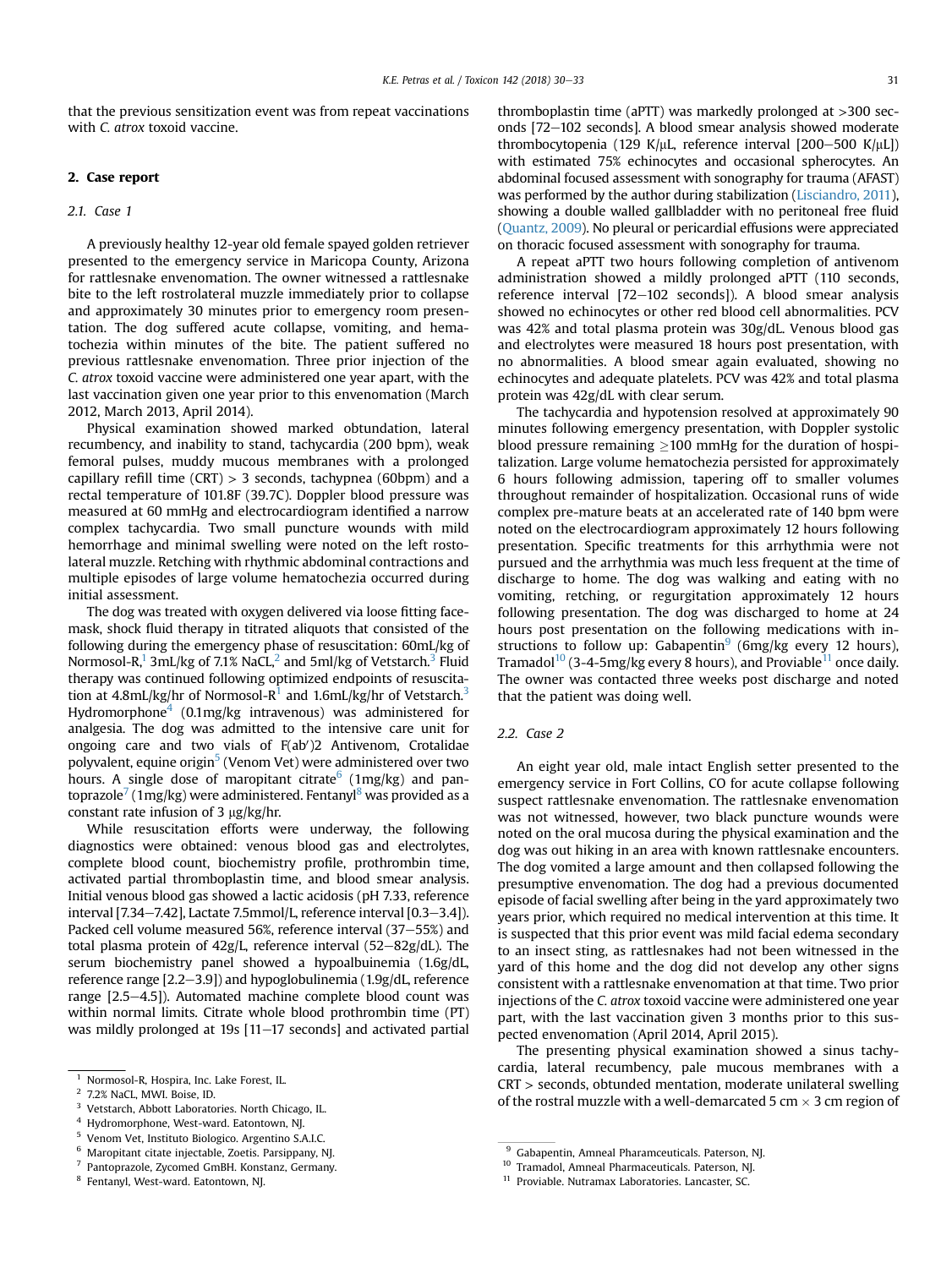black, suspected necrotic oral mucosa associated with two small puncture wounds consistent with a rattlesnake bite. Doppler systolic blood pressure measured during emergency fluid resuscitation showed mild hypotension (92 mmHg systolic).

Diagnostics measured from blood collected on entry included a venous blood gas and electrolytes panel, complete blood count, serum biochemistry profile, prothrombin time, activated partial thromboplastin time, and blood smear analysis. Polycythemia (HCT 57%, reference range  $[40-55\%]$ ), thrombocytopenia (70K/ $\mu$ L, reference range  $[200-500]$ ) with type 3 echinocytes and gross hemolysis noted on entry. Chemistry panel showed a hypoglycemia  $(54mg/dL [70-115])$ , likely associated with delay in sample analysis, elevated creatinine (1.8 mg/dL, reference interval  $[0.6-1.6]$ ), hyperbilirubinemia  $(0.8 \text{mg/dL}, \text{reference range } [0.0-0.2])$ , and severely elevated ALT (4614 U/L, reference range  $[10-90]$ ), severely elevated AST (4573 U/L, reference range [15-45]), severely elevated GGT (86 U/L, reference range  $[0-9]$ ), and mildly elevated ALP (168 U/L, reference range [15-140]). Venous blood gas on entry showed hyperlactatemia (1.6mmol/L  $[0.2-1.44]$ ) with normoglycemia (108 mg/dL, reference range  $[70-115]$ ) and coagulation profile showed mildly prolonged PT (9.2s, reference range  $[7.1–9.1]$ ) and aPTT  $(16.7s,$  reference range  $[9.4-15]$ ).

The initial dose of parenteral fluids consisted of a single 15ml/kg bolus of an isotonic crystalloid solution, followed by a constant rate infusion of  $2.5-3$ mL/kg/hr. The dog was admitted to the ICU for ongoing treatments. Analgesia was provided with Fentanyl<sup>[8](#page-1-0)</sup> (3  $\mu$ g/ kg IV bolus, followed by constant rate infection of 3  $\mu$ g/kg/hr). A single vial of F(ab')2 antivenom $^{12}$  (Veteria Laboratories) was administered over 30 minutes, additional analgesia was provided with a single dose of metadone<sup>13</sup> (0.2mg/kg IV once). Gastroin-testinal support was initiated with maropitant citrate<sup>[6](#page-1-0)</sup> (1mg/kg IV)  $q24h$ ) and Pantoprazole<sup>[7](#page-1-0)</sup> (1mg/kg I q24h). Metronidazole<sup>14</sup> was initiated (10mg/kg IV q12h) as well as N-acetylcysteine<sup>15</sup> (140mg/ kg IV once, followed by 70mg/kg IV q6h for 6 total doses). Ventricular arrhythmias was noted and monitored via continuous ECG during hospitalization. Specific anti-arrhythmia medications were not initiated at the time and the arrhythmia did improve over time. PT (9.0s), aPTT (14.6s), and manual platelet count (234 K/ $\mu$ L) were repeated twelve hours after infusion of the first vial of antivenom and no abnormalities noted.

The following medications were added after 12 hours of hospitalization; sucralfate<sup>16</sup> (50mg/kg PO q8h in slurry), ondansetron<sup>1</sup> (1mg/kg IV q8h), ketamine<sup>18</sup> (2 µg/kg/min), and metoclopramide<sup>19</sup>  $(2mg/kg/day)$ . A second vial of antivenom<sup>12</sup> was administered at 36 hours prior to presentation to treat suspect re-envenomation, evidenced by relapsed thrombocytopenia ( $52K/\mu L$ ), recurrent idioventricular rhythm, moderate lethargy, increased regurgitation, and anorexia. Ampicillin sulbactam<sup>20</sup> (50mg/kg IV q8h) was also added at this time. All clinical signs improved after the additional vial of antivenom. The dog was discharged to home four days following presentation and appeared to be doing well. He was sent home on tramadol<sup>[10](#page-1-0)</sup> (5mg/kg PO q8h for pain), metronidazole<sup>21</sup> (12mg/kg PO q12h for three additional doses), omeprazole<sup>22</sup> (1mg/kg PO q24h for three days), maropitant<sup>23</sup> (1.6mg/kg PO q24h for two days), sucralfate<sup>16</sup> (50mg/kg PO q8h in slurry), and amoxicillin/clavulanic acid<sup>24</sup> (18mg/kg PO q12h for three additional doses).

#### 3. Discussion

Anaphylaxis is defined as a severe life-threatening systemic hypersensitivity reaction with acute onset of respiratory distress, gastrointestinal upset, and/or hypotension. Most commonly, anaphylaxis is a type I hypersensitivity reaction, requiring prior antigen exposure and subsequent antibody production. Upon antigen re-exposure, crosslinking of Ig-E antibodies and complement occurs resulting in mast cell or basophil degranulation. Mediators released during anaphylaxis include tryptase, histamine, heparin, and platelet-activating factor, which are capable of trigger vasodilation, bronchoconstriction, increased vascular permeability, and coagulopathies. As both patients in this case study had not been known to have previous exposure to natural rattlesnake envenomation but did experience clinical signs consistent with anaphylaxis, it is proposed that the sensitizing antigen was provided by the C. atrox vaccine.

Anaphylaxis secondary to initial rattlesnake envenomation is rare in both the human and veterinary patient, likely due to limited exposure to venomous snakes in the environment. In the few case reports in human medicine, many patients suffering from anaphylactic reaction occurred from a second envenomation event, with a previous rattlesnake bite noted ([Hogan and Dire, 1990\)](#page-3-0). The most common cause of anaphylaxis associated with rattlesnake envenomation is thought to be secondary to the administration of xenogeneic antivenom [\(De Silva, 2016\)](#page-3-0) instead of direct exposure to the venom components themselves. Recommendations for administration of antivenom include slow initial administration, monitoring for changes in heart rate, respiratory rate, blood pressure, or temperature. There is no method of preventing systemic reactions to antivenom that has been proven effective, including prophylactic epinephrine [\(Warrel, 2010\)](#page-3-0).

Anaphylaxis in the dog is most often characterized by severe gastrointestinal signs. This is most likely due to a relatively high concentration of mast cells in the liver and gastrointestinal tract. When these mast cells degranulate, it results in vasodilation and increased blood flow in the hepatic artery while the hepatic vein undergoes vasoconstriction ([Miyaji, 2012; Thomas et al., 2013\)](#page-3-0). This combination leads to hepatic congestion, portal hypertension, and the clinical signs of vomiting, diarrhea, and gastrointestinal hemorrhage.

Rattlesnake venom contains numerous enzymes and peptides including hyaluronidase, metalloproteinases, collagenase, and phospholipase, resulting in a venom-induced coagulopathy, endothelial cell damage, and local necrosis. Common physical exam findings following rattlesnake envenomation include tachycardia, mild to severe local tissue swelling, hemorrhage, and ecchymosis at the site of envenomation. Reported hematologic abnormalities include hemoconcentration, echinocytosis, thrombocytopenia, hyperlactatemia, and prolonged coagulation parameters [\(Brown,](#page-3-0) [1994](#page-3-0)). In some patients, rattlesnake envenomation alone without concurrent anaphylaxis can cause systemic collapse, with severe shock secondary to coagulopathy, third spacing of vascular fluid secondary to vasculitis, and subsequent hypovolemia.

As hypothesized above, because both patients had received no previous exposure to rattlesnake venom, the toxoid vaccine is thought to be the initial sensitization in these two cases. A C. atrox

<sup>&</sup>lt;sup>12</sup> F(ab')2 antivenom, Veteria Laboratories. Ciudad de Mexico, Mexico.

<sup>13</sup> Methadone, Mylan Instititutional LLC. Rockford, IL.

<sup>14</sup> Metronidazole injectable. Baxter Healthcare Corp. Deerfield, IL.

<sup>15</sup> N-Acetylcystine, APP Pharmaceutical, LLC. Schaumburg, IL.

<sup>&</sup>lt;sup>16</sup> Sucralfate, TEVA Pharmaceuticals USA Inc. North Wales, PA.<br><sup>17</sup> Ondansetron West-ward Eatontown NJ

 $17$  Ondansetron, West-ward. Eatontown, NJ.

Ketamine, Akorn. Lake Forest, IL.

<sup>19</sup> Metoclopramide, TEVA Pharmaceutical USA Inc. North Wales, PA.

<sup>20</sup> Ampicillin Sulbactam, Myalan Institutional LLC. Rockford, IL. <sup>21</sup> Metronidazole tablets, Unichem Pharmacy (USA) Inc. Hasbrock Heights, NK.

<sup>22</sup> Omprazole, Kremers Urban Pharmacy, Inc. Seymore, IN.

<sup>23</sup> Maropitant citrate tablets, Zoetis. Kalamazoo, MI.

<sup>24</sup> Amoxicillin/Clavulanic Acid, Zoetis. Kalamazoo, MI.